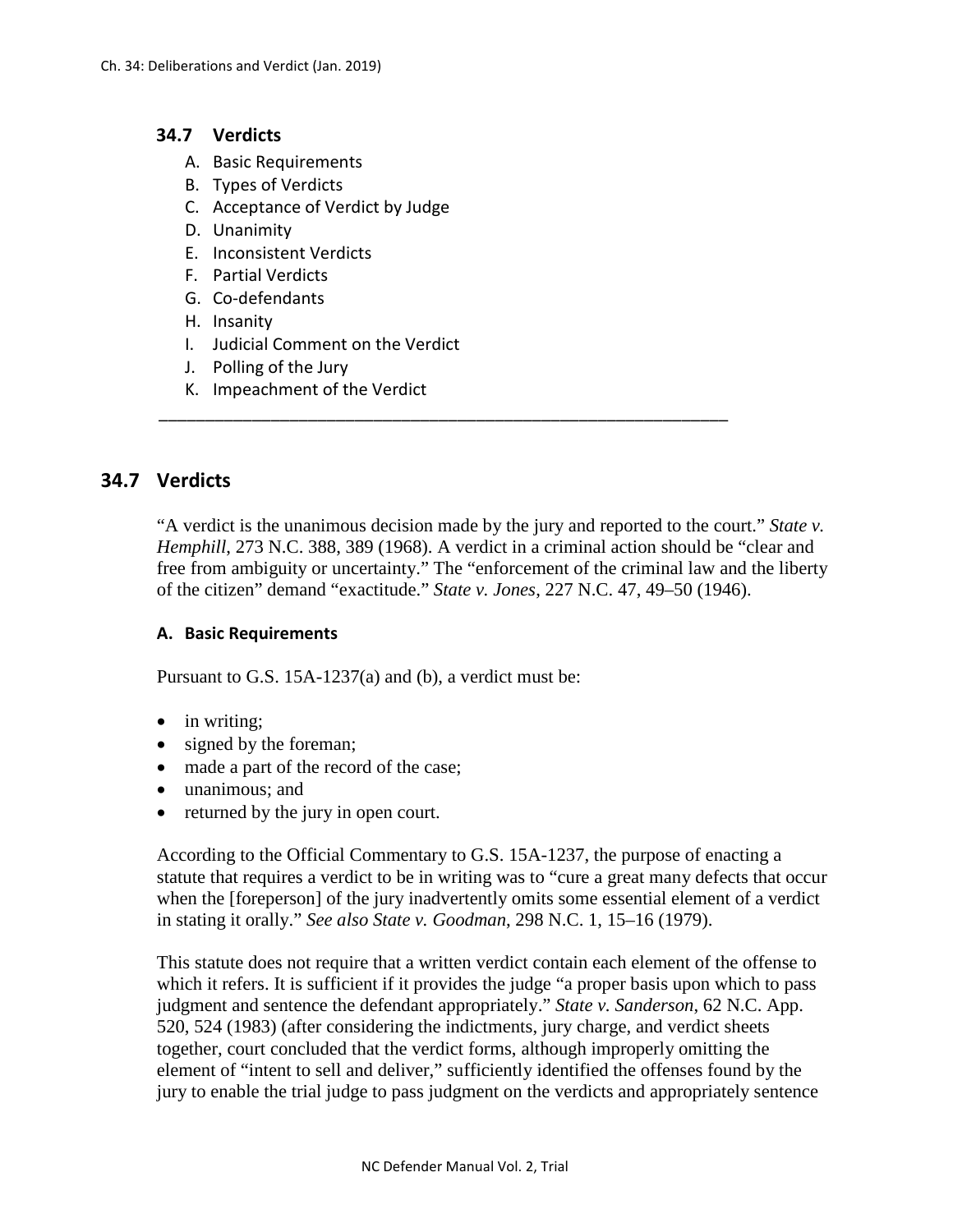defendant); *see also State v. Floyd*, 148 N.C. App. 290 (2002) (finding no plain error where the verdict sheets erroneously omitted the two prior violent felony convictions that the jury must find to render a verdict that defendant had attained the status of violent habitual offender because there was extensive evidence of defendant's guilt and the trial judge had properly instructed the jury).

Additionally, even though G.S. 15A-1237(a) specifically states that the verdict must be "signed by the foreman," it is not a fatal error for the foreman to fail to do so if the written verdict form "properly set[s] forth, without any possibility of ambiguity or confusion, the essential elements of the verdicts that could be returned." *State v. Collins*, 50 N.C. App. 155, 160 (1980); *see also State v. Miller*, 61 N.C. App. 1 (1983) (finding verdict sheet conformed to statute even though it was signed by a different juror than the one who had earlier indicated in open court that he was the foreman).

**Practice note:** Always carefully review the verdict sheets before submission to the jury. Place any objections to the contents or omissions therefrom on the record in order to preserve the issue for appellate review. If applicable, state that you are objecting based on violations of G.S. 15A-1237 and article I, section 24 of the N.C. Constitution (the right to a unanimous verdict).

# **B. Types of Verdicts**

**General and special verdicts distinguished.** Verdicts in criminal cases may be either general or special. A general verdict is rendered where jurors take the law as given by the trial judge, apply it to the facts as they find them to be, and reach a general conclusion, usually "guilty" or "not guilty." *State v. Ellis*, 262 N.C. 446, 449 (1964); *see also State v. McHone*, 174 N.C. App. 289, 299 (2005) (finding plain error where trial judge omitted the "not guilty" option when instructing the jury and on the verdict sheet; the "inadvertent omission tipped the scales of justice in favor of conviction and impermissibly suggested that the defendant must have been guilty of first degree murder on some basis"). "A special verdict is a common law procedural device by which the jury may answer specific questions posed by the trial judge that are separate and distinct from the general verdict." *State v. Blackwell*, 361 N.C. 41, 46–47 (2006). Another type of verdict is the partial verdict, discussed *infra* § 34.7F, Partial Verdicts.

The right to have the jury make the ultimate determination of guilt is guaranteed by the Due Process Clause of the Fifth Amendment and by the Sixth Amendment right to a jury trial. *See United States v. Gaudin*, 515 U.S. 506 (1995); *Blackwell*, 361 N.C. 41; *see also* N.C. Const. art. I, § 24 ("No person shall be convicted of any crime but by the unanimous verdict of a jury in open court."); *State v. Barbour*, 229 N.C. App. 635 (2013) (holding that jury failed to fulfill its constitutional duty under the Sixth Amendment to make an actual finding of guilt where the verdict sheet only required the jury to make factual findings on the essential elements of the crimes charged and did not include the words "guilty" or "not guilty"). Special verdicts in criminal cases do not replace general verdicts but instead are commonly used to supply information *in addition to* the general verdict. *See* Kate H. Nepveu, *Beyond "Guilty" or "Not Guilty": Giving Special Verdicts in*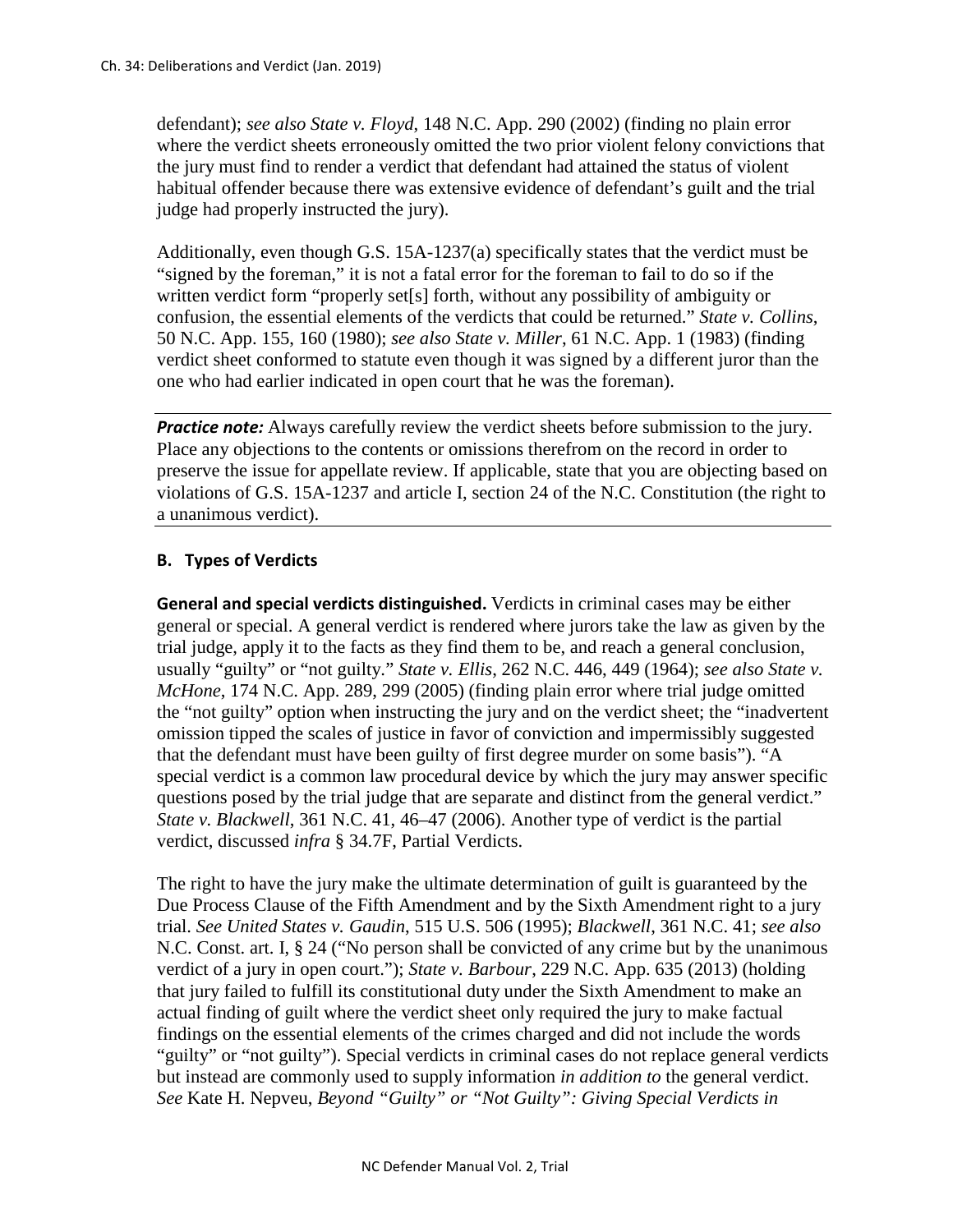*Criminal Jury Trials*, 21 YALE L. & POLICY REV. 263 (2003). To avoid any possible constitutional violations, trial judges "using special verdicts in criminal cases must require juries to apply [the] law to the facts they find, in some cases 'straddl[ing] the line between facts and law' as a 'mini-verdict' of sorts." *Blackwell*, 361 N.C. 41, 47 (citing Nepveu, 21 YALE L. & POL'Y REV. 276).

**Limitations of special verdicts.** Special verdicts are subject to two limitations: (1) the jury must use the "beyond a reasonable doubt" standard in reaching the special verdict; and (2) the jury must apply the law to the facts—that is, the jury cannot simply make findings on the factual components of the essential elements alone and leave the final judgment to the court. *See State v. Barbour*, 229 N.C. App. 635 (2013); *State v. Wilson*, 181 N.C. App. 540 (2007).

**Examples of special verdicts.** Special verdicts in North Carolina are commonly submitted to juries in order to determine:

- The theory or theories of first-degree murder on which the defendant is found guilty. *See State v. Lewis*, 321 N.C. 42 (1987); *see also State v. Lail*, \_\_\_ N.C. App. \_\_\_, 795 S.E.2d 401, 411 (2016) (holding that "where a general verdict would be ambiguous for sentencing purposes, trial courts should frame a special verdict requiring the jury to specify under which malice theory it found the defendant guilty of second-degree murder"); *see also* N.C. Pattern Jury Instruction—Crim. 206.14 (June 2018) (includes sample verdict sheet).
- Whether a defendant was found not guilty by reason of insanity. *See infra* § 34.7H, Insanity; *see also* N.C. Pattern Jury Instruction—Crim. 304.10 (June 2009).
- Jurisdiction where the defendant has challenged the State's ability to prove beyond a reasonable doubt that the crime occurred within North Carolina. *See State v. Batdorf*, 293 N.C. 486 (1977); *see also* N.C. Pattern Jury Instruction—Crim. 311.10 (May 2003) (includes sample verdict sheet).
- The existence of aggravating factors. *See State v. Blackwell*, 361 N.C. 41, 49 (2006) *see also* N.C. Pattern Jury Instruction—Crim. 204.25 (June 2018) (includes sample verdict sheet).
- Whether the defendant fathered an illegitimate child and whether he then willfully neglected or refused to support the child in violation of G.S. 49-2. *See State v. Ellis*, 262 N.C. 446 (1964); *State v. Hobson*, 70 N.C. App. 619 (1984); *see also* N.C. Pattern Jury Instruction—Crim. 240.40 (June 2014) (includes sample verdict sheet). https://nccriminallaw.sog.unc.edu/prying-open-jury-room-supreme-court-createsexception-no-impeachment-rule-racial-bias/
- The constitutionality of an ordinance or statute in a criminal proceeding on grounds that do not appear on the face of the record. *See State v. Underwood*, 283 N.C. 154 (1973) (where defendants, convenience store employees, moved to quash the warrants charging them with violations of a Sunday closing ordinance on the ground that the ordinance was unconstitutional, the trial judge exceeded his jurisdiction in finding facts relating to whether items sold by defendants overlapped with those sold by newsstands, filling stations, and other businesses permitted to stay open all day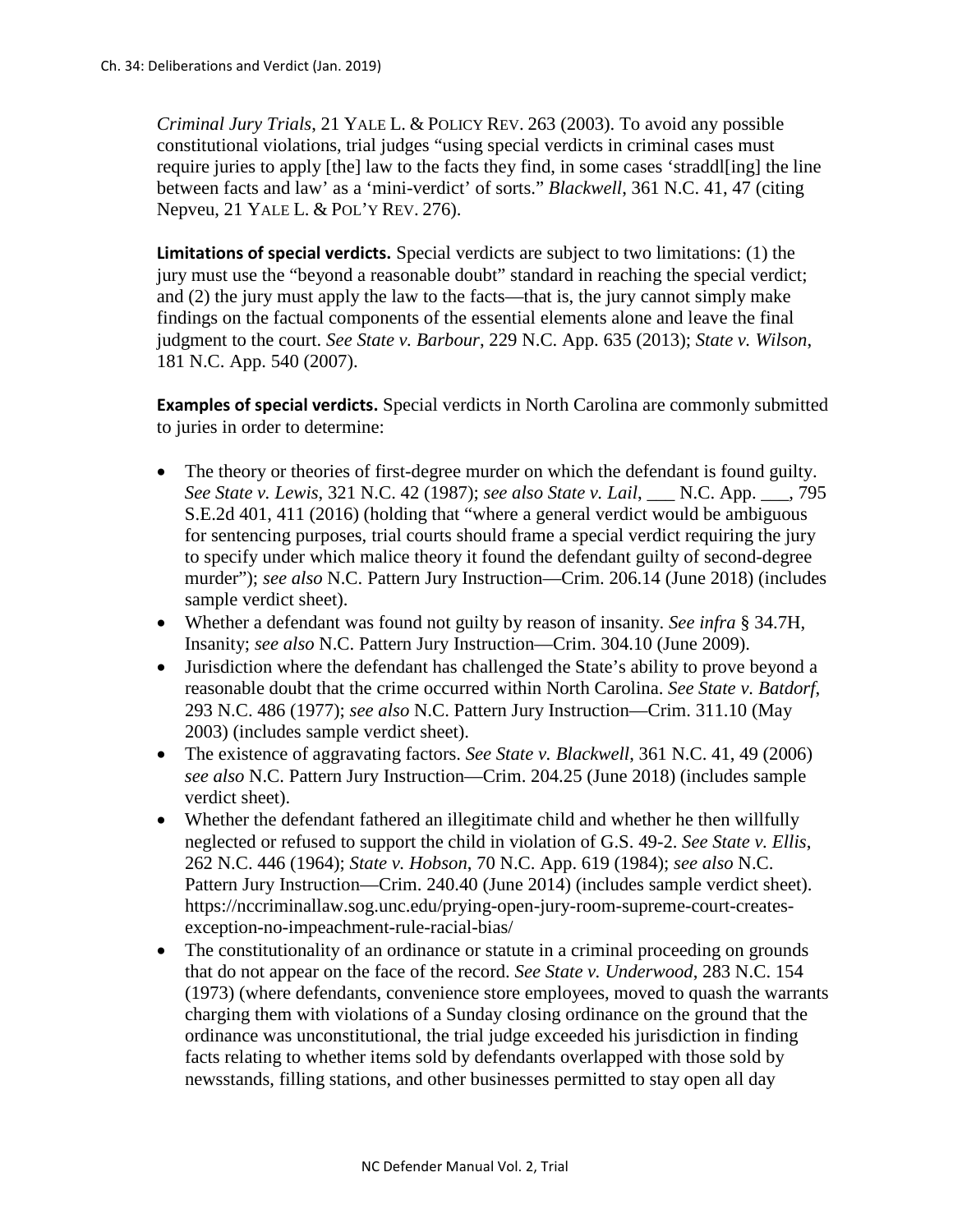because those facts were determinative and could only have been found by a jury in a special verdict).

- Whether or not a defendant has attained the status of habitual felon. *See State v. Sullivan*, 110 N.C. App. 779 (1993).
- The dates of a defendant's alleged violations of a continuing conduct offense where the statute proscribing the conduct has been modified during the pendency of the conduct. *See State v. Williams*, 226 N.C. App. 393 (2013) (holding that the trial judge should have submitted a special verdict form to the jury to resolve the issue of whether defendant's alleged conduct in stalking the victim extended beyond the effective date of the amended statute); *see also United States v. Julian*, 427 F.3d 471, 481–82 (7th Cir. 2005) ("[B]ecause the alleged conspiracy spanned two different versions of the statute with different maximum penalties, the question of whether the conspiracy extended beyond the effective date of the amended version was one that had to be resolved by the jury rather than the judge.").

# **C. Acceptance of Verdict by Judge**

A verdict is a substantial right of the defendant. Although not complete until the trial judge accepts it, a trial judge does not have unrestrained discretion to accept or reject a verdict. *State v. Rhinehart*, 267 N.C. 470 (1966). "The trial judge should examine a verdict with respect to its form and substance to prevent a doubtful or insufficient verdict from becoming the record of the court . . . ." *Id.* at 481. However, "only when a verdict is not responsive to the indictment or . . . is incomplete, insensible or repugnant," may a judge decline to accept it and order "the jury to retire and bring in a proper verdict." *State v. Hampton*, 294 N.C. 242, 247–48 (1978); *see also State v. Abraham*, 338 N.C. 315 (1994) (trial judge properly declined verdict and ordered further deliberations where jury's original verdict incorrectly found defendant guilty of both first-degree murder and second-degree murder for the same homicide).

If the issues are substantially answered by the verdict so as to allow the trial judge to pass judgment in accordance with the manifest intention of the jury, the verdict should be received and recorded. *State v. Smith*, 299 N.C. 533 (1980). A verdict is considered sufficient if it "can be properly understood by reference to the indictment, evidence and jury instructions." *State v. Connard*, 81 N.C. App. 327, 336 (1986), *aff'd per curiam*, 319 N.C. 392 (1987).

#### **D. Unanimity**

G.S. 15A-1237(b) and article I, section 24 of the N.C. Constitution require that the verdict be unanimous. For a more detailed discussion on unanimity, see *supra* § 24.2D, Jury Unanimity.

#### **E. Inconsistent Verdicts**

**Generally.** Consistency between verdicts is generally not required in North Carolina. *See, e.g., State v. Reid*, 335 N.C. 647 (1994); *see also Dunn v. United States*, 284 U.S. 390,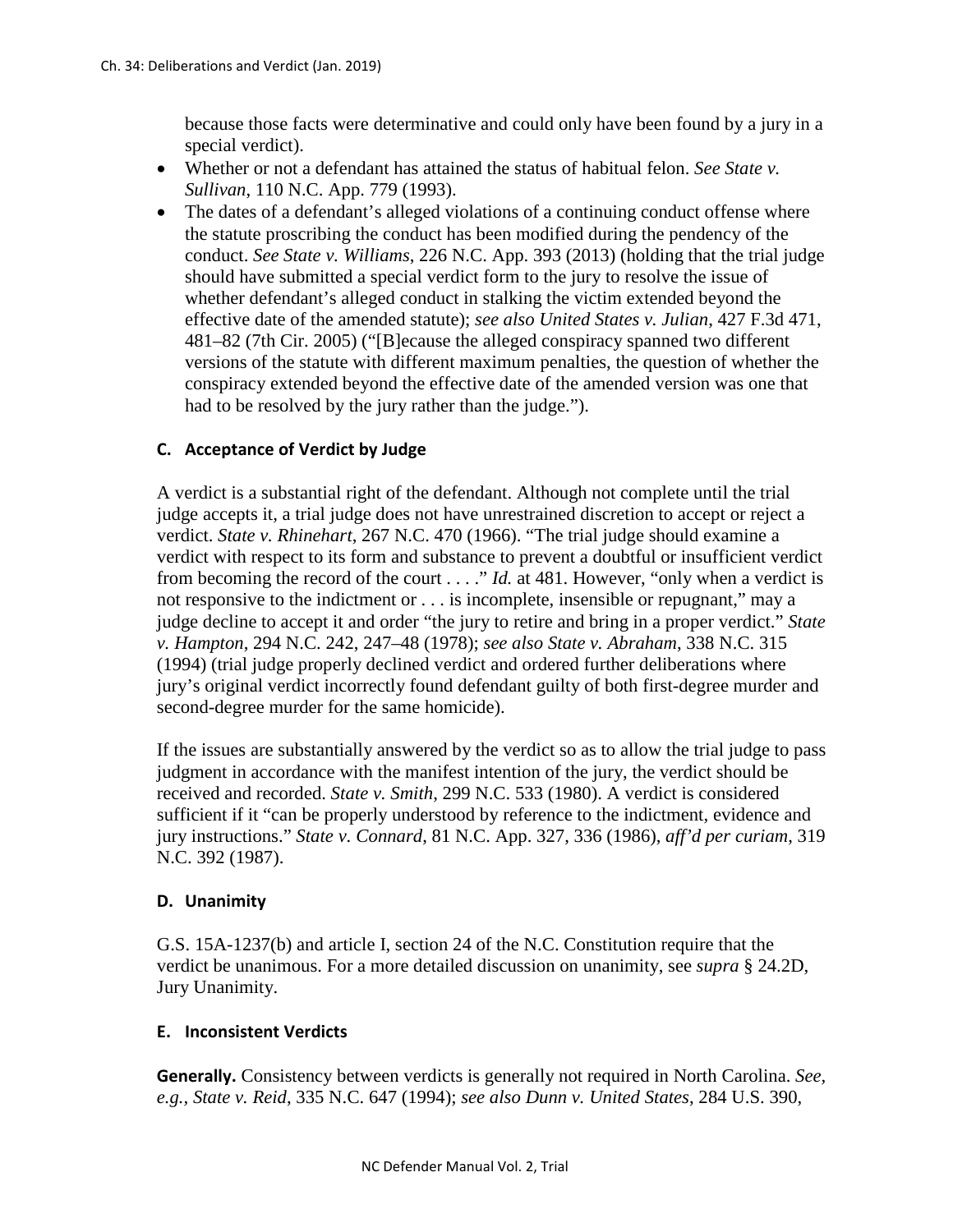393 (1932) ("Consistency in the verdict is not necessary."). However, North Carolina jurisprudence recognizes a difference between verdicts that are "merely inconsistent" and verdicts that are "legally inconsistent *and* contradictory." *State v. Mumford*, 364 N.C. 394, 398 (2010)*.*

According to our Supreme Court, inconsistent verdicts fall into one of two categories. First, some verdicts are inconsistent only. These verdicts "represent[] an apparent flaw in the jury's logic[,]" such as in the *Mumford* case when "presumably, a finding of guilt in the greater offense would establish guilt in the lesser offense." *Id.* at 400, 699 S.E.2d at 915. The second category consists of verdicts that are inconsistent because they are mutually exclusive in that "a verdict purports to establish that the [defendant] is guilty of two separate and distinct criminal offenses, the nature of which is such that guilt of one necessarily excludes guilt of the other." *Id.* (citation and internal quotation marks omitted) (alteration in original).

*State v. Blackmon*, 208 N.C. App. 397, 403–04 (2010).

**"Merely inconsistent" verdicts.** Verdicts rendered by the jury in the same trial against the same defendant or as between co-defendants that are "merely inconsistent" will ordinarily not be disturbed. *See, e.g., State v. Mumford*, 364 N.C. 394, 401 (2010) (upholding verdicts acquitting defendant of driving while impaired but convicting him of felony serious injury by vehicle, which includes as an element that the defendant was driving while under the influence of an impairing substance; verdicts were "certainly inconsistent" but not "mutually exclusive"); *State v. Reid*, 335 N.C. 647 (1994) (allowing conviction of defendant for acting in concert with a co-defendant even though jury acquitted co-defendant of committing the offense); *State v. Blackmon*, 208 N.C. App. 397 (2010) (jury deadlocked on the charge of felony breaking and entering but found the defendant guilty of felony larceny premised on the breaking and entering; result was merely inconsistent, not mutually exclusive); *State v. Cole*, 199 N.C. App. 151, 160 (2009) (no error by trial judge in accepting "the seemingly inconsistent verdicts" of guilty of assault with a deadly weapon and not guilty of possession of a firearm by a felon); *State v. Shaffer*, 193 N.C. App. 172 (2008) (although difficult to rationally reconcile the jury's verdicts, no error where defendant was convicted of first-degree sexual offense for anal intercourse and crime against nature for forced fellatio and the State's evidence also would have supported guilty verdicts of first-degree rape and the greater offense of firstdegree sexual offense for the forced fellatio); *State v. Bagnard*, 24 N.C. App. 54 (1974) (no error in defendant's conviction for possession with intent to distribute marijuana where co-defendant was convicted only of possession of the same marijuana).

Verdicts also will not be disturbed in cases where the jury returns a verdict of guilty to a lesser degree of a crime and all the evidence points to the more serious crime or in cases where the defendant is charged with separate offenses resulting from the same act and the jury returns a verdict of guilty on one count and not guilty on the other. *See, e.g., State v. Bullard*, 82 N.C. App. 718 (1986) (finding no merit in defendant's argument that the trial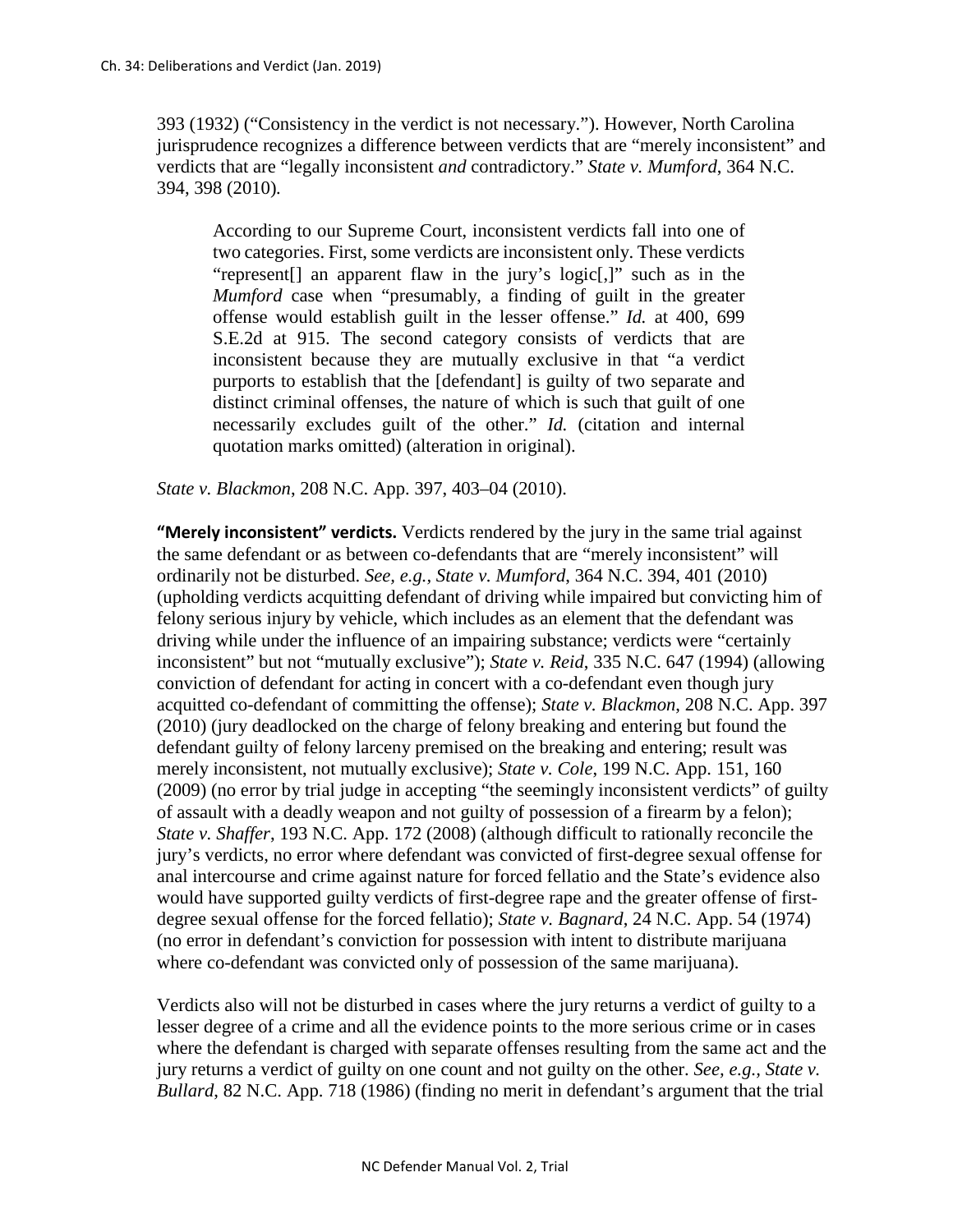judge erred in allowing a verdict of guilty to second-degree rape when all the evidence indicated guilt of first-degree rape or not guilty); *State v. Rosser*, 54 N.C. App. 660 (1981) (finding that consistency between verdicts was not required where jury found defendant guilty of manufacturing marijuana but not guilty of possession of the same marijuana).

The rationale behind upholding "merely inconsistent" verdicts embodies the acknowledgment of several factors. *See State v. Reid*, 335 N.C. 647 (1994). "The acquittal may represent the mistake of the jury due to 'compromise[] or lenity.' If this is true, 'the Government has no recourse if it wishes to correct the jury's error; the Government is precluded from appealing or otherwise upsetting such an acquittal by the Constitution's Double Jeopardy Clause.'" *Id*. at 659 (citation omitted) (quoting *United States v. Powell*, 469 U.S. 57, 65 (1984)). The rule against permitting a criminal defendant to upset an inconsistent verdict also acknowledges that he or she has already been "'afforded protection against jury irrationality or error by the independent review of the sufficiency of the evidence undertaken by the trial and appellate courts.'" *Id.* (quoting *Powell*, 469 U.S. 57, 67 (citation omitted)). "The fact that the inconsistency may be the result of lenity, coupled with the Government's inability to invoke review, suggests that inconsistent verdicts should not be reviewable." *Id.* (quoting *Powell*, 469 U.S. 57, 66).

**Mutual exclusivity.** While a "mere inconsistency" will not invalidate the verdicts, verdicts that are inconsistent *and* contradictory— i.e., mutually exclusive—will entitle a defendant to relief. *State v. Mumford*, 364 N.C. 394 (2010); *State v. Surcey*, 139 N.C. App. 432 (2000); *see also State v. Meshaw*, 246 N.C. 205 (1957) (new trial granted where defendant was convicted of the mutually exclusive offenses of larceny and receiving stolen goods); *State v. Hames*, 170 N.C. App. 312 (2005) (offenses of assault with a deadly weapon inflicting serious injury and attempted voluntary manslaughter were mutually exclusive since defendant either did or did not have the intent to kill; new trial granted where trial judge permitted jury to convict defendant of both offenses and imposed the same sentence for each and ran them concurrently).

If the offenses are mutually exclusive and are properly joined for trial, the trial judge may submit both offenses to the jury, but the jury must be instructed that it may convict the defendant of only one of the offenses. *See, e.g., State v. Speckman*, 326 N.C. 576 (1990) (defendant could be tried but not convicted for both embezzlement and obtaining property by false pretenses; the charges are mutually exclusive because embezzlement requires that property be obtained lawfully and then wrongfully converted while obtaining by false pretenses requires that property be obtained unlawfully at the outset); *see also* 1 NORTH CAROLINA DEFENDER MANUAL § 6.1B, Standard for Joinder of Offenses (discussing joinder of mutually exclusive offenses).

The rule against mutually exclusive verdicts does not apply if the convictions are not based on the same conduct by the defendant. *See State v. Mosher*, 235 N.C. App. 513 (2014) (upholding convictions for two counts of felony child abuse, one based on an intentional act and one based on a negligent act, where sufficient evidence was presented from which a reasonable juror could conclude that defendant committed two separate,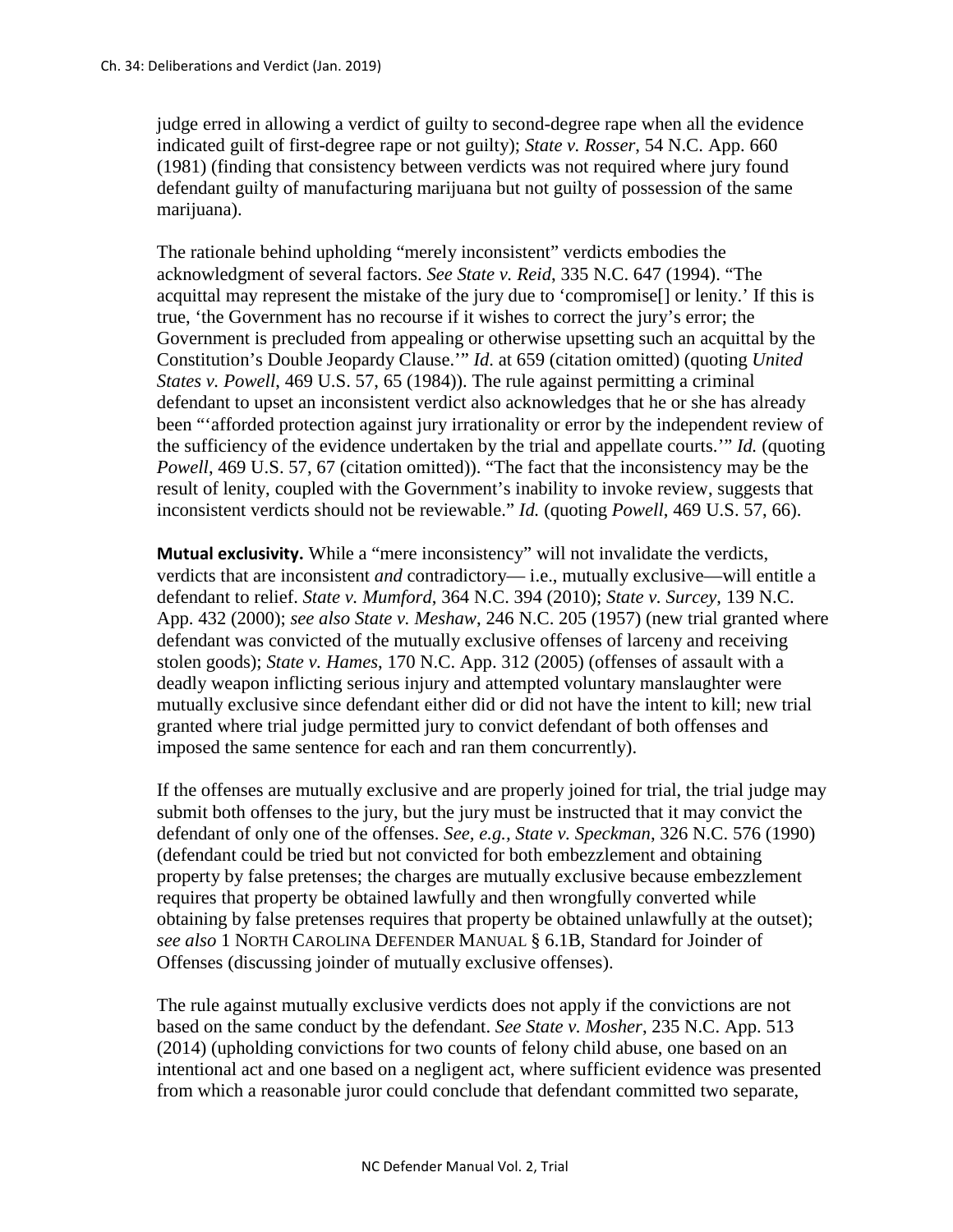successive acts of felonious child abuse); *State v. Johnson*, 208 N.C. App. 443, 449 (2010) (holding that based on the facts in that case "the two offenses in question were not mutually exclusive but instead occurred in succession.").

**Practice note:** If your client is being tried for mutually exclusive offenses, you must request at the charge conference that the trial judge give the *Speckman* instruction informing the jury that it may convict your client of only one of the offenses, if any. If you fail to make such a request, the appellate court will review the instructional error under the more stringent "plain error" standard of review. *See State v. Melvin*, 364 N.C. 589 (2010) (although defendant was convicted of the mutually exclusive offenses of firstdegree murder and accessory after the fact to murder, no plain error was found in trial judge's failure to give a *Speckman* instruction where he arrested judgment on accessory after the fact and sentenced defendant to life without parole for first-degree murder and the evidence supported that conviction); *State v. Loftis*, 233 N.C. App. 239 (2014) (unpublished) (finding plain error and remanding for a new trial where trial judge failed to instruct the jury that it could find defendant guilty of either embezzlement by an employee or robbery with a dangerous weapon where the charges were mutually exclusive).

# **F. Partial Verdicts**

**Generally.** The term "partial verdict" is susceptible to several interpretations. *Whiteaker v. State*, 808 P.2d 270 (Ct. App. Alaska 1991). It can refer to cases where

- several defendants are being tried together and the jury is able to return a final verdict against one or more of them but not against all;
- a single defendant is charged in a multi-count indictment or in multiple separate indictments and the jury is able to return a final verdict as to one or more of the counts or offenses but not all; or
- a single defendant is charged in a single-count indictment which supports lesserincluded offenses and the jury returns a verdict on some, but not all of the greater degrees of the offense included in the charge.

*See id.* at 273–74; *see also* BLACK'S LAW DICTIONARY 1592 (Deluxe 8th ed. 2004) (defining partial verdict as "[a] verdict by which a jury finds a criminal defendant innocent of some charges and guilty of other charges"). For further discussion of partial verdicts generally, see 6 LAFAVE, ET AL., CRIMINAL PROCEDURE § 24.10(d), at 732–34 (4th ed. 2015).

The term "partial verdict" as used here refers to decisions by a jury made after the jury has finished the deliberative process and has deadlocked on some charges, or on some degree of an offense, or has been unable to agree as to all defendants. The type of partial verdict rendered before the jury fully completes its deliberations as to all defendants or as to all counts or all degrees of an offense against a single defendant will be referred to in this manual as an "interim partial verdict." *See generally State v. Shomo*, 609 A.2d 394, 398–99 (N.J. 1992) (using that designation).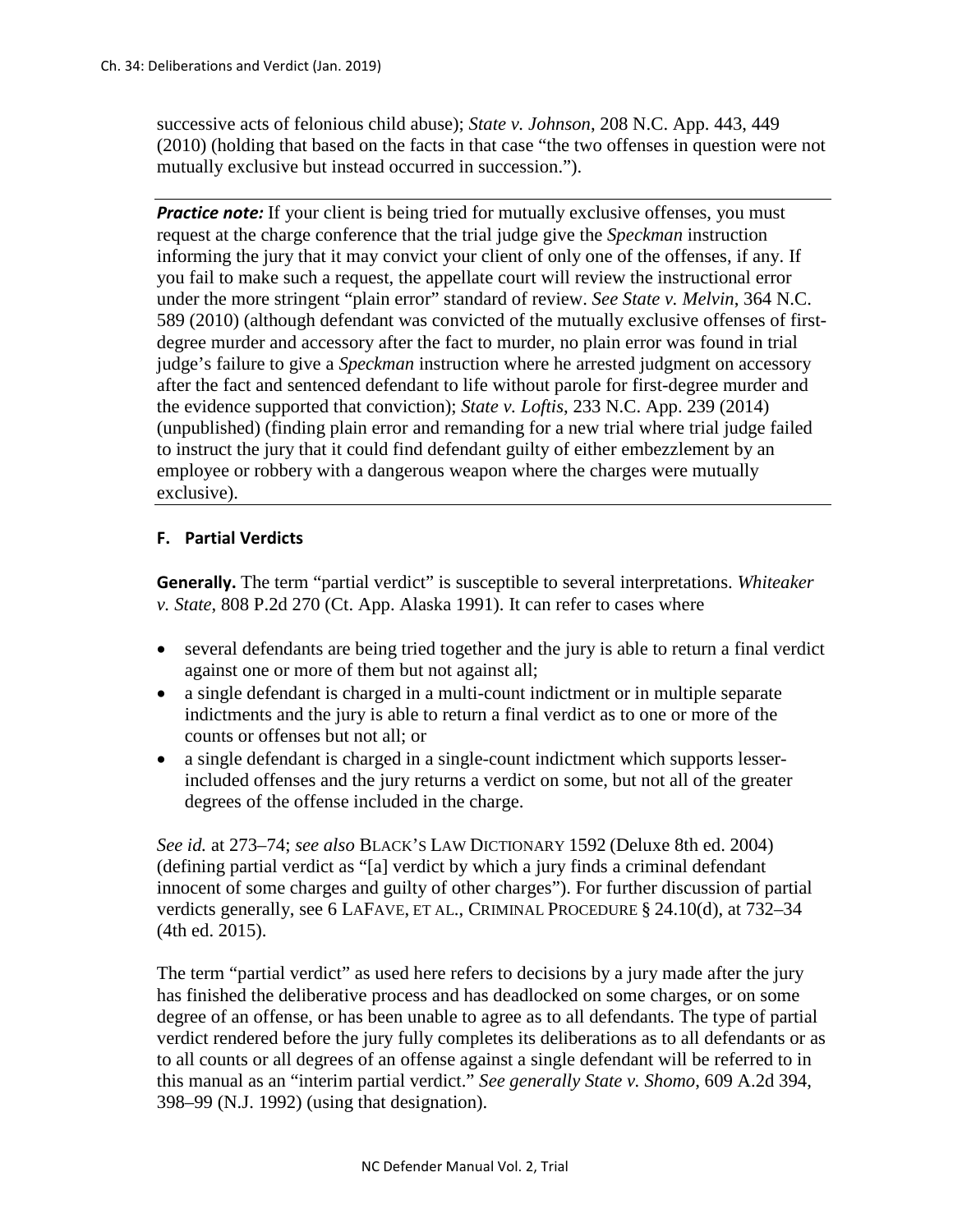**Statutory authority for partial verdicts.** G.S. 15A-1237 specifically addresses the rendering of partial verdicts. G.S. 15A-1237(d) provides that in multiple defendant cases, "if the jury agrees upon a verdict for one defendant but not another, it must return that verdict upon which it agrees."

G.S. 15A-1237(e) addresses a single defendant situation and provides that "[i]f there are two or more offenses for which the jury could return a verdict, it may return a verdict with respect to any offense, including a lesser included offense on which the judge charged, to which it agrees." Pursuant to this subsection, a jury may return verdicts on fewer than all the charged offenses if it is unable to reach verdicts on all charged offenses. A jury can also return a verdict on a lesser included offense even if it has not reached a unanimous verdict on the greater offense. *See State v. Mays*, 158 N.C. App. 563 (2003) (finding error where trial judge instructed jury that it must unanimously agree to acquit defendant of first-degree murder before it could consider whether defendant was guilty of second-degree murder; plain language of G.S. 15A-1237(e) does not support an "acquittal first" instruction).

While partial verdicts are expressly permitted under G.S. 15A-1237, neither the statute nor the official commentary indicate whether the statute was intended to apply only to partial verdicts rendered after deadlock or if it also applies to interim partial verdicts which may be delivered before all jury deliberations are finally concluded. *Cf. State v. Shomo*, 609 A.2d 394, 399 (N.J. 1992) (extensively reviewing the validity of the acceptance of interim partial verdicts and noting that the comment accompanying the New Jersey rule that expressly permits a jury to deliver partial verdicts in multipledefendant trials or as to specific counts of a multi-count indictment against one defendant contemplates partial verdicts rendered at the end of jury deliberations and did not indicate whether a partial verdict may be delivered before deliberations are concluded); FED. R. CRIM. P. 31(b) (expressly authorizing juries in multi-defendant trials to return a verdict "at any time in its deliberations" as to one or more defendants). No North Carolina case has definitively addressed this issue. *See State v. Sargeant*, 206 N.C. App. 1, 16 (2010) (addressing interim partial verdicts on theories of an offense but declining to decide whether the taking of the partial verdicts on other offenses while the jury was still deliberating was permissible in North Carolina because defendant "did not argue any prejudice with respect to" those offenses), *aff'd as modified on other grounds*, 365 N.C. 58 (2011).

**Interim partial verdicts on theories of an offense disallowed.** In *State v. Sargeant*, 206 N.C. App. 1 (2010), *aff'd as modified on other grounds*, 365 N.C. 58 (2011), our appellate courts addressed, in part, the propriety of taking partial verdicts. In *Sargeant*, the defendant was charged with first-degree murder based on premeditation and deliberation, felony murder, and lying in wait. He also was charged with armed robbery, kidnapping, and burning personal property. At the end of a full day of deliberations, the trial judge, on his own volition and over the defendant's objection, directed the jury to return verdicts on those charges on which it had agreed. The judge apparently did this to address his concern that if "something happens" during the overnight recess, a mistrial would have to be granted. The jury returned verdict sheets finding the defendant guilty of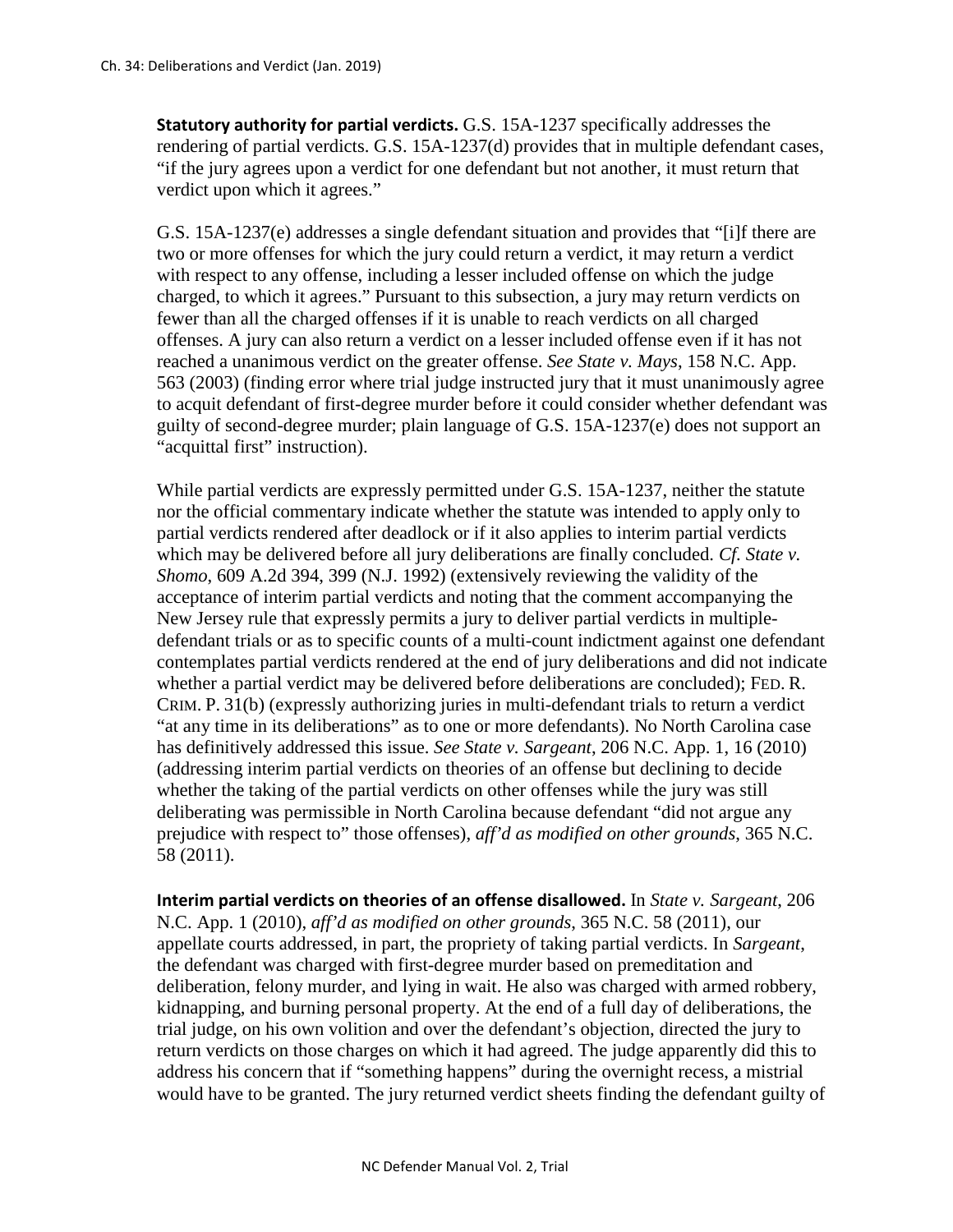all charges except first-degree murder based on premeditation and deliberation. The following day, the jury was given a new verdict sheet solely asking it to decide the defendant's guilt of first-degree murder on the basis of premeditation and deliberation. The jury continued deliberating and found the defendant guilty of premeditated and deliberate murder later that day. The trial judge polled the jurors and accepted this verdict.

Focusing on the taking of "verdicts" on two of the theories of first-degree murder while the jury was still deliberating on the third theory, the defendant argued on appeal that the trial judge's action violated his constitutional right to a unanimous jury. The court of appeals, affirmed by the supreme court, agreed, holding that the trial judge's action erroneously locked the jury in on two theories of first-degree murder before it had unanimously agreed on a final verdict for the single charge. The court noted that defendants are convicted or acquitted of crimes, not theories, and these "verdicts" were not true partial verdicts as to a crime but were "factual findings regarding theories of the crime of first degree murder." *Id*. at 11.

After reviewing cases from other jurisdictions that evaluated the risks of taking partial verdicts in cases involving lesser included offenses or individual charges of a multiple count indictment, the court of appeals observed that the trial judge's procedure in this case "may have 'cut short [the jury's] opportunity to fully consider the evidence . . . [or] deprive[d] the defendant of the very real benefit of reconsideration and change of mind or heart.'" *Id*. at 14 (alterations in original) (citing *United States v. Benedict*, 95 F.3d 17, 19 (8th Cir. 1996)). The court also observed that the State's argument concerning the limited impact of a verdict on the premeditation theory once the jury rendered its decision on the two other theories "disregards the importance of the potential of juror compromises during the jury's deliberations." *Id.* at 12.

The court then held that the trial judge's "intrusion into the province of the jury cannot be deemed harmless beyond a reasonable doubt" under the facts of that case and granted the defendant a new trial as to the murder indictment. *Id*. The factors that the court cited that made the acceptance of the partial interim verdicts on two of the three theories of murder prejudicial error were:

- deliberations had not been underway for a substantial amount of time when the trial judge accepted the partial verdicts;
- neither the jury nor a party requested the judge to take the partial verdicts;
- the jury was still actively deliberating and had not indicated any deadlock; and
- the three murder theories were "'so closely related' that '[i]t is difficult to imagine that the jury could continue to deliberate on [one theory] without reweighing the evidence with respect to' the other theories."

*Id*. at 16 (citing *Benedict*, 95 F.3d at 20)*.*

**Partial verdicts on interrelated offenses.** It is clear that a trial judge may accept partial verdicts where a jury, after completing its deliberations, deadlocks on one or more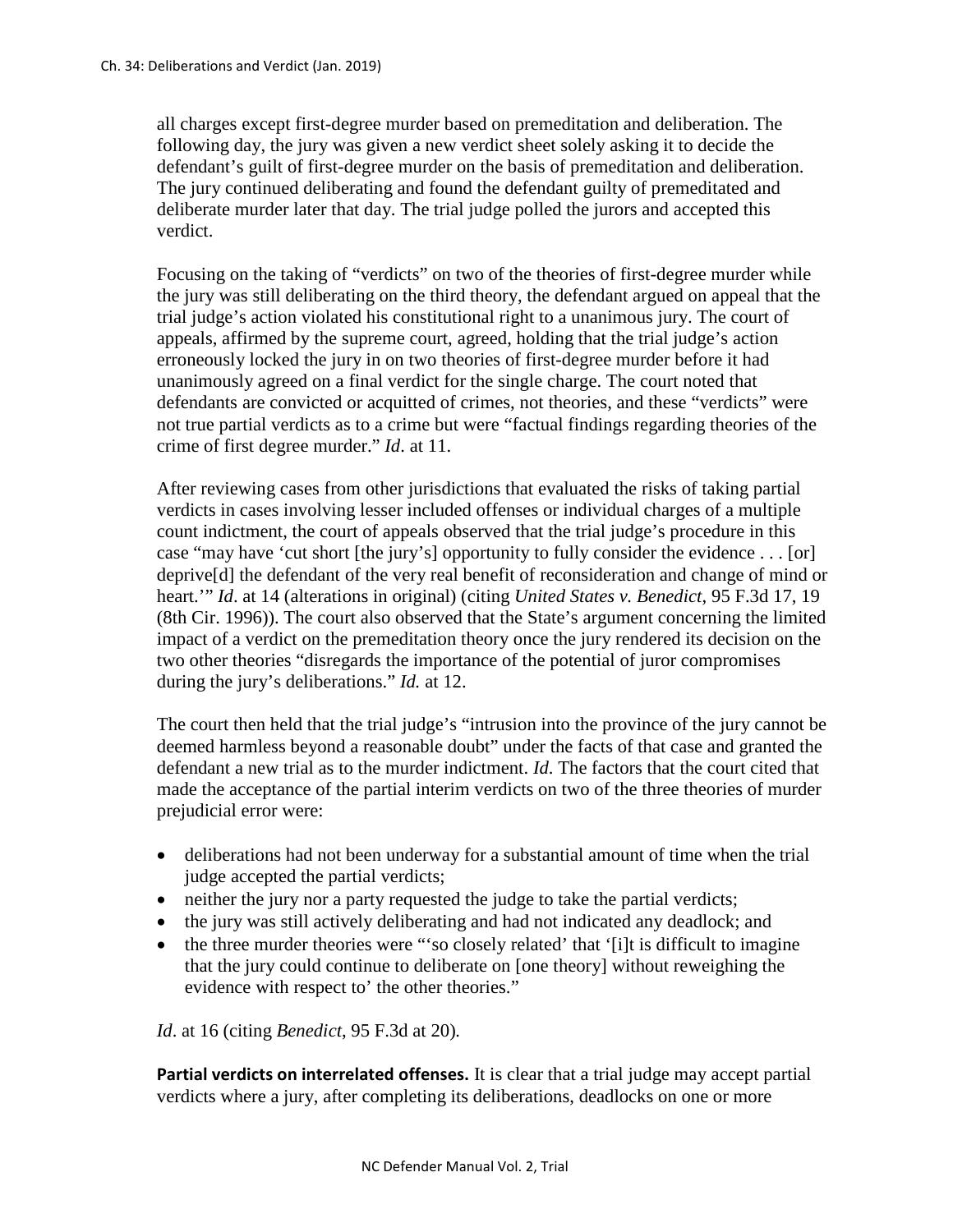offenses and reaches a verdict on others. *See* G.S. 15A-1237(e). This appears to be true even where the facts of the offenses are interrelated and where the verdicts are not consistent. *See supra* § 34.7E, Inconsistent Verdicts. What is unclear is whether this statute authorizes a trial judge to accept verdicts on less than all interrelated offenses while a jury is still deliberating on one or more other offenses.

The appellate courts in *State v. Sargeant*, 206 N.C. App. 1 (2010), *aff'd as modified on other grounds*, 365 N.C. 58 (2011), did not directly address the propriety of the taking of verdicts on the non-homicide charges in the case (e.g., the kidnapping and armed robbery charges) while the jury was still deliberating on the homicide charge since the issue was not raised on appeal. The court of appeals stated, "Even assuming, without deciding, that partial verdicts as to multiple charges are permissible in North Carolina, we hold that a trial court may not take partial verdicts as to theories of a crime." *Sargeant*, 206 N.C. App. at 11. Since G.S. 15A-1237(e) expressly authorizes verdicts on less than all charged offenses, the court of appeals must have been referring to "interim" partial verdicts, i.e., verdicts rendered before the jury fully completes its deliberations on all counts against a single defendant.

No other cases in North Carolina appear to have considered the issue, but the reasoning of *Sargeant* may apply to bar the acceptance of interim partial verdicts in contexts other than multiple-theory cases. In addition to the bar on partial verdicts on theories of an offense, *Sargeant* may bar interim partial verdicts when the offenses are legally interrelated. For example, in a case involving felony breaking and entering and larceny where larceny is the crime that the defendant allegedly intended to commit, it may be inappropriate for the judge to take a verdict on one charge while the jury is still deliberating on the other. Likewise, it may be inappropriate in a felony murder case predicated on a particular felony to split up the jury's deliberations on the murder charge and the underlying felony. (In *Sargeant*, the jury did not return a partial verdict on felony murder and the underlying felonies, as it returned a verdict at the same time on felony murder, armed robbery, and kidnapping.) Whether or not legally interrelated, *Sargeant*  may also weigh against the taking of an interim partial verdict in any case in which multiple offenses are joined for trial because a requirement for joinder is that the offenses be factually interrelated.

To accept verdicts on some offenses while the jury is still deliberating on others presents the inherent danger that the acceptance of the partial verdict will prematurely convert a tentative jury vote into an irrevocable one and deprive the defendant of "'the very real benefit of reconsideration and change of mind or heart by the jury.'" *See United States v. Benedict*, 95 F.3d 17, 19 (8th Cir. 1996) (finding that "the taking of a partial verdict in a single-defendant case is not per se invalid" and recognizing that partial verdicts may be appropriate in certain circumstances but holding that trial judge abused his discretion in accepting verdicts on three of the charged offenses while requiring further deliberations on the fourth charge because nothing suggested that the jury was deadlocked on the final charge and the final charge was so interrelated with one of the other charges that it was difficult to imagine that the jury could continue to deliberate on that charge without reweighing the evidence with respect to the other charge since the evidence was virtually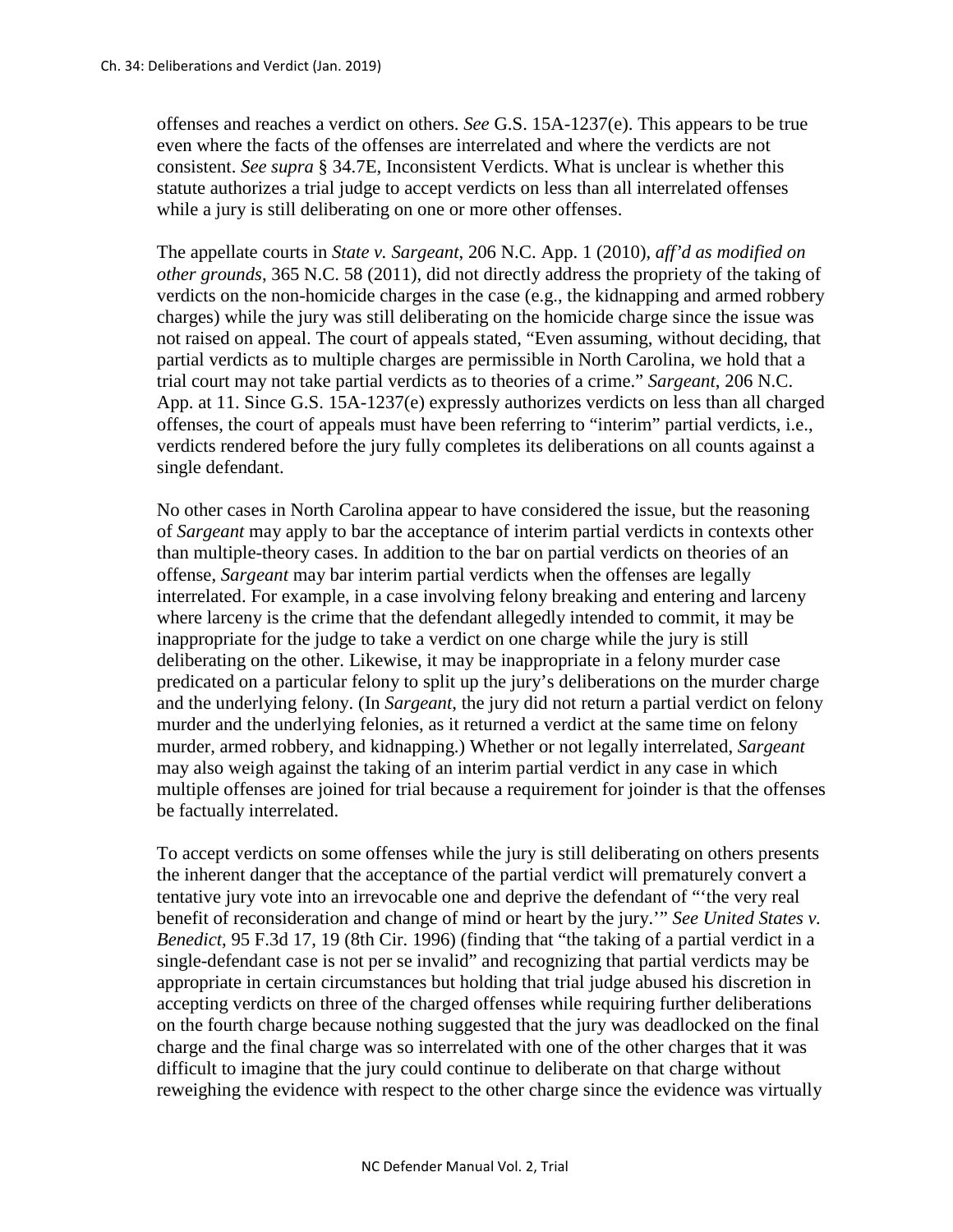the same); *see also State v. Shomo*, 609 A.2d 394, 399 (N.J. 1992) (after collecting federal and state authorities that have upheld interim partial verdicts, weighing the pros and cons, and strongly discouraging their routine use, court held that interim partial verdicts will be allowed and considered final only "when a jury is properly instructed [that the verdicts will be final], recorded, and, if requested, confirmed by a polling of the jurors").

This discussion does *not* apply in cases in which the jury deadlocks on some offenses and reaches a verdict on others. In that instance, the jury has completed its deliberations on all offenses, and the judge may take a verdict on the offenses on which the jury has unanimously agreed and declare a mistrial on the offenses on which the jury has deadlocked. For a discussion of mistrials based on a jury deadlock, see *supra* § 31.7, Juror Deadlock.

**No right to partial verdict on greater offense following deadlock on lesser offense.** In *State v. Sargeant*, 206 N.C. App. 1 (2010), *aff'd as modified on other grounds*, 365 N.C. 58 (2011), the court of appeals analogized the taking of an interim partial verdict on less than all theories of a single offense with determining the jury's verdict on greater offenses when it has deadlocked on a lesser offense, a procedure discussed in *State v. Booker*, 306 N.C. 302 (1982). In *Booker*, at the defendant's first trial on first-degree murder, the trial judge declared a mistrial. The defendant asserted that during the first trial the jury sent a note to the judge stating that the jury was deadlocked on seconddegree murder. At his second trial, the defendant argued that double jeopardy barred retrial on first-degree murder because the jury implicitly acquitted him of that offense when it deadlocked on second-degree murder. The *Booker* court rejected the defendant's argument, finding that the jury did not reach a final verdict and "therefore there was no implied acquittal." *Id.* at 307. *See also Blueford v. Arkansas*, 566 U.S. 599, 610 (2012) (foreperson's report in open court that jury was "unanimous against" convicting defendant of the two greater charges and was deadlocked on the third lesser charge was not a final resolution and the Double Jeopardy Clause "does not stand in the way of a second trial on the same offenses").

The *Booker* court also rejected the defendant's request to adopt the rule, announced by the Supreme Court of New Mexico in *State v. Castrillo*, 566 P.2d 1146 (N.M. 1977), that "'when a jury announces its inability to reach a verdict in a case involving included offenses, the trial court is required to submit verdict forms to the jury to determine if it has unanimously voted for acquittal on any of the included offenses, and the jury may then be polled with regard to any verdict thus returned.'" *Booker*, 306 N.C. 302, 306 (citation omitted). Discussing this part of the *Booker* case, the court of appeals in *Sargeant* stated that such a procedure, if followed with respect to greater or lesser offenses, would amount to an attempt "to establish unanimity on aspects of a charged crime in advance of a final verdict on the charged crime," a form of partial verdict. *Sargeant*, 206 N.C. App. 1, 11. Determining the jury's position on greater offenses after it has deadlocked on a lesser offense does not appear to involve true partial verdicts, however. Such a procedure would not require the jury to return a verdict on one charge while it is still deliberating on other charges; rather, the procedure would only come into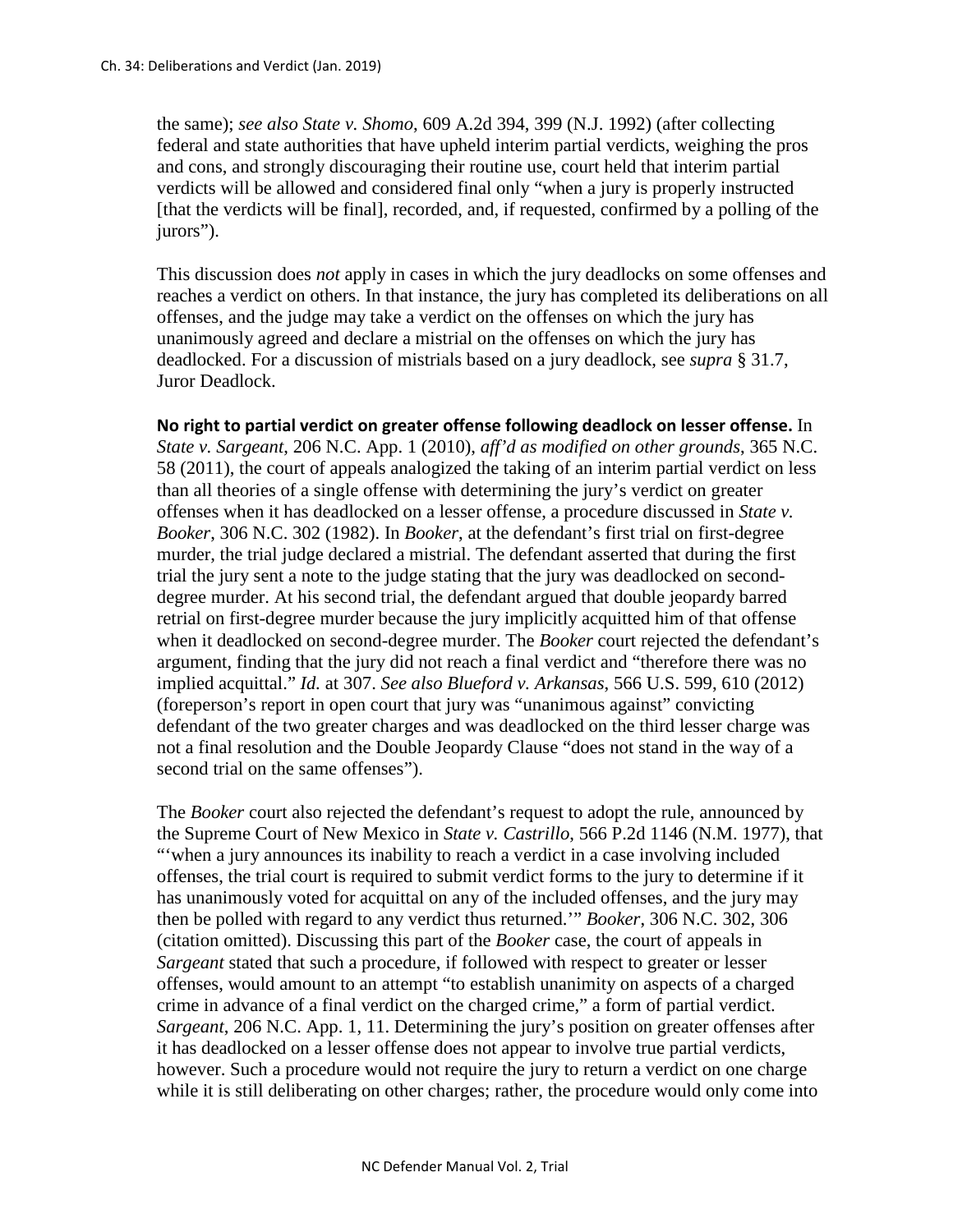play when the judge determines that the jury is deadlocked and has completed its deliberations.

For a more detailed discussion of the double jeopardy implications of a deadlocked jury, see *supra* § 31.7, Juror Deadlock.

# **G. Co-defendants**

Where a defendant is tried jointly with one or more co-defendants, the jury must return a separate verdict with respect to each defendant. "If the jury agrees upon a verdict for one defendant but not another, it must return that verdict upon which it agrees." G.S. 15A-1237(d). The trial judge's instructions to the jury must not imply that the guilt or innocence of each of the co-defendants depends on the guilt or innocence of the other, or lead the jury to believe that it cannot find one guilty and fail to agree as to the other jointly-tried defendants. *See State v. Norton*, 222 N.C. 418, 420 (1942) (granting new trial where the trial judge, in response to a question from the jury, erroneously instructed the jury that it could not render a verdict as to one co-defendant and "not decide on the other. . . ."); *State v. Lockamy*, 31 N.C. App. 713, 716 (1976) (granting a new trial where the jury charge did not contain a separate final mandate as to each defendant and it was "susceptible to the interpretation that the jury must find either both defendants guilty or both defendants not guilty.").

Inconsistent verdicts rendered by the jury in the same trial between co-defendants will ordinarily not be disturbed. *See, e.g., State v. Reid*, 335 N.C. 647 (1994) (allowing conviction of defendant for acting in concert with a co-defendant even though jury acquitted co-defendant of committing the offense); *State v. Bullard*, 82 N.C. App. 718, 723 (1986) (finding no error where trial judge refused to set aside an inconsistent jury verdict convicting defendant of second-degree rape while acquitting his co-defendant of kidnapping and first-degree rape; court held that "criminal verdicts as between two or more defendants tried together need not demonstrate rational consistency").

# **H. Insanity**

G.S. 15A-1237(c) provides that "[i]f the jurors find the defendant not guilty on the ground that he was insane at the time of the commission of the offense charged, their verdict must so state."

The N.C. Supreme Court has suggested different procedures for the judge to follow for instructing the jury and preparing verdict sheets where insanity is at issue. In *State v. Linville*, 300 N.C. 135 (1980), the court suggested that the trial judge should first submit the issues of guilt or innocence in the normal fashion. After those issues have been submitted, a special issue should be submitted, which states:

*Special Issue*: Did you find defendant not guilty because you were satisfied that he was insane?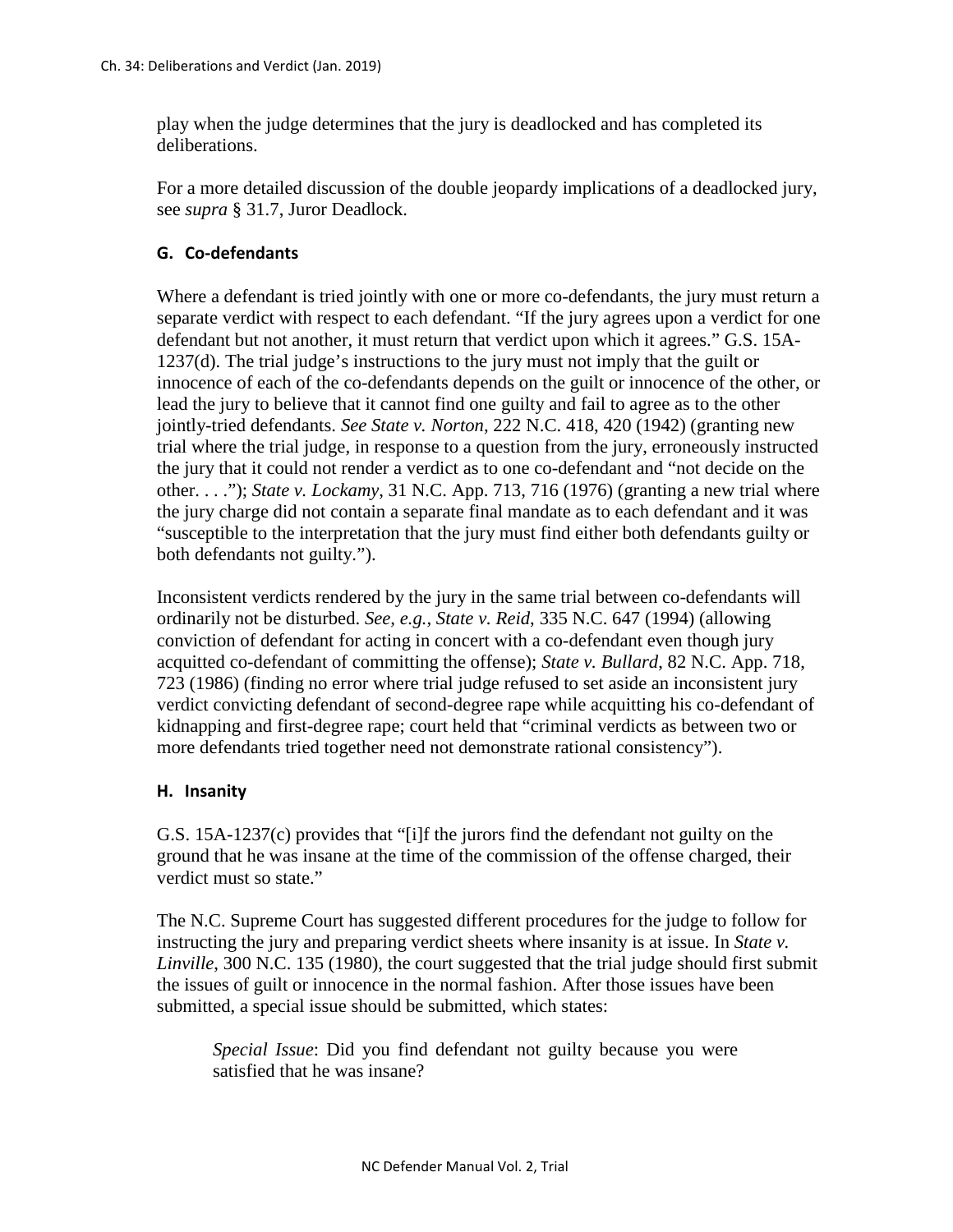The court also stated that the jury should be instructed that it is not to consider the special issue *unless* it has returned a general verdict of not guilty. If a general verdict of not guilty is returned, to comply with G.S.  $15A-1237(c)$  "the jury must clarify for the record whether its general verdict of not guilty was or was not based upon its satisfaction that defendant was insane." *Id.* at 142. If the reason for a not guilty verdict is not based on a finding of insanity, then the reason need not be specified. *Id.*

In other opinions, the N.C. Supreme Court has suggested that the jury may first determine the issue of insanity and then address the issue of guilt or innocence. *See State v. Cooper*, 286 N.C. 549 (1975) (holding that the "better procedure" would be to instruct the jury to consider the insanity issue first, and if answered negatively, then to proceed to determine defendant's guilt or innocence of the offense charged). Whether to order the instructions in this way is in the trial judge's discretion. *See State v. Hudson*, 331 N.C. 122 (1992) (although *Cooper* stated the "better procedure," it is "merely advisory"); *State v. Mancuso*, 321 N.C. 464 (1988) (order in which the insanity issue is submitted should be left to the discretion of the trial judge).

N.C. Pattern Jury Instruction—Crim. 304.10 (June 2009) also addresses the insanity defense and advises the judge to give the insanity instruction just before the mandate of the instruction on the offense charged. This pattern instruction states that a jury should consider evidence of insanity "only if . . . the State has proved beyond a reasonable doubt" each of the elements of the offense charged. *See also State v. Mize*, 315 N.C. 285 (1985) (jury should first decide whether State has met its burden of proof on offense charged and then reach insanity question only if it finds defendant guilty). The instruction also directs the judge to add the *Linville* Special Issue at the end of the verdict form.

**Practice note:** Although it is permissible for the trial judge to instruct the jury to decide first whether or not the State has met its burden of proof on the elements of the offense before considering the insanity issue, this order of the issues may reduce the jury's willingness to consider insanity because it will already have found the defendant guilty before considering the issue. Pursuant to *Cooper* and *Hudson*, counsel can argue that the jury should first determine the issue of insanity before deciding guilt or innocence.

# **I. Judicial Comment on the Verdict**

A trial judge is prohibited from commenting on the verdict in criminal cases in open court in the presence or hearing of any member of the jury panel. If he or she comments on the verdict, or praises or criticizes the jury on account of its verdict, any defendant whose case is calendared for that session of court is entitled to a continuance of his or her case to a time when all members of the jury panel are no longer serving. *See* G.S. 15A-1239; G.S. 1-180.1. The right to a continuance is waived by failing to move to continue before trial. *State v. Neal*, 60 N.C. App. 350 (1983). Under the provisions of G.S. 15A-1239 and G.S. 1-180.1, a continuance is the only remedy for a judicial comment on the verdict. *Id.*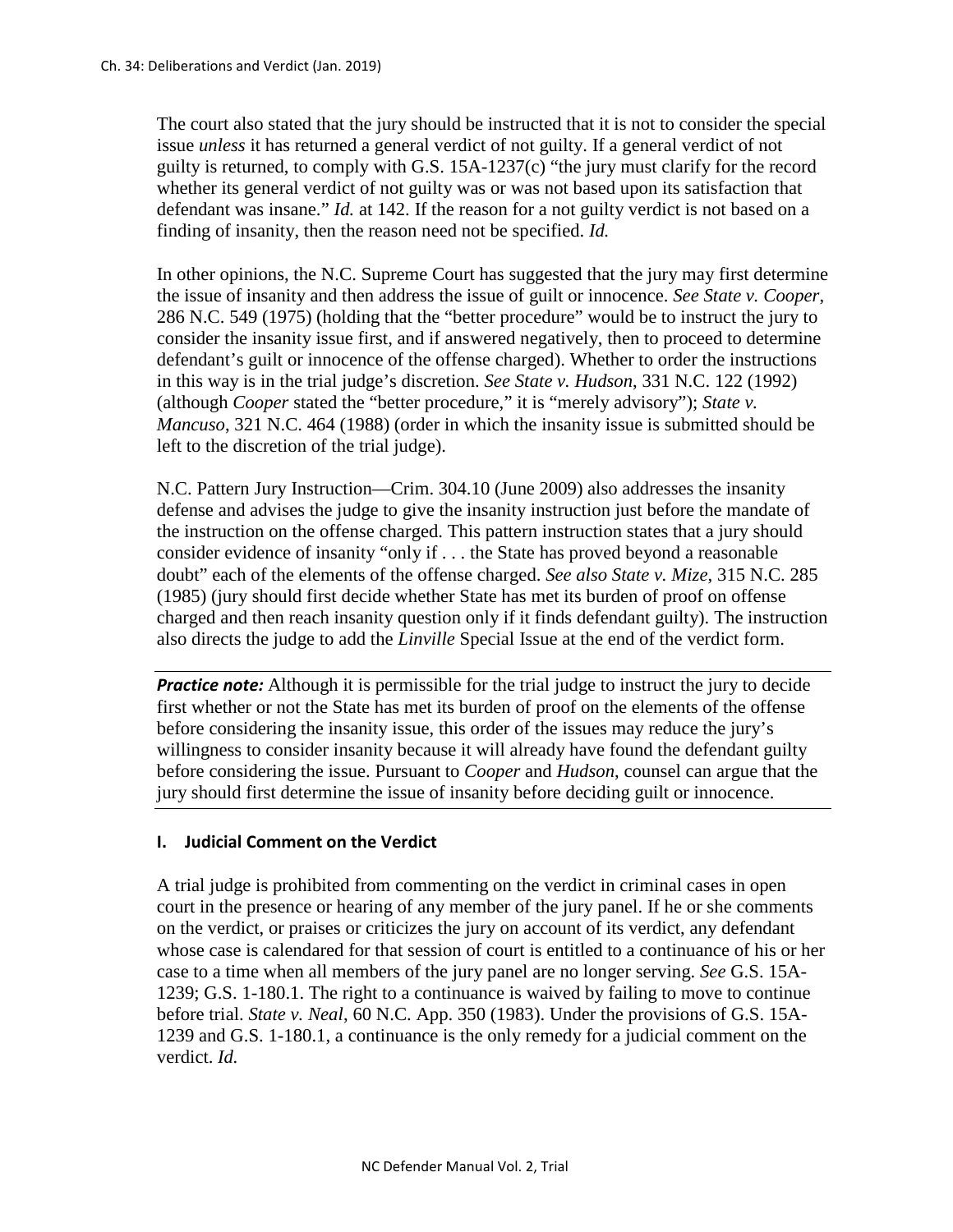### **J. Polling of the Jury**

For a discussion on the right to poll the jury in criminal cases, see *supra* § 27.6, Polling of the Jury.

#### **K. Impeachment of the Verdict**

**Generally.** As a general rule, once a verdict is rendered, it may not be impeached—that is, a juror may not testify nor may evidence be received as to matters occurring during deliberations or calling into question the reasons on which the verdict was based. *See State v. Cherry*, 298 N.C. 86 (1979); *see also Pena-Rodriguez v. Colorado,* \_\_\_ U.S. \_\_\_, 137 S. Ct. 855 (2017) (discussing the origin and history of the anti-impeachment rule and noting that forty-two jurisdictions follow Rule 606 of the Federal Rules of Evidence). The substantial policy considerations and values that support this anti-impeachment rule "include freedom of deliberation, stability and finality of verdicts, and protection of jurors from harassment and embarrassment." *See State v. Lyles*, 94 N.C. App. 240, 244 (1989) (citing N.C. R. Ev. 606 Official Commentary); *see also McDonald v. Pless*, 238 U.S. 264, 268 (1915) *(*addressing the negative consequences of allowing verdict to be impeached including "the destruction of all frankness and freedom of discussion and conference").

"However, harsh injustice has sometimes resulted from the view that jury verdicts are beyond challenge. Thus, as an 'accommodation between policies designed to safeguard the institution of trial by jury and policies designed to insure a just result in [an] individual case,' certain exceptions to the rule have been carved out." *Lyles*, 94 N.C. App. 240, 244 (citation omitted). G.S. 15A-1240 and N.C. Rule of Evidence 606(b) provide limited exceptions to the anti-impeachment rule. Additionally, in *Pena-Rodriguez,* \_\_\_ U.S. \_\_\_, 137 S. Ct. 855, the U.S. Supreme Court carved out a judicial exception to the anti-impeachment rule where clear racial bias is shown to have played a part in jury deliberations, discussed further below.

**Application of statute.** G.S. 15A-1240(c)(1) allows impeachment of a verdict only in a criminal case and only when matters not in evidence came to the attention of one or more jurors under circumstances that would violate the defendant's constitutional right to confront the witnesses against him or her. If the challenged evidence does not implicate the defendant's right to confront under the Sixth Amendment to the U.S. Constitution or article I, section 23 of the N.C. Constitution, G.S. 15A-1240(c)(1) does not apply. *Compare State v. Rosier*, 322 N.C. 826, 832 (1988) (defendant's right to confront not violated where jury foreman watched a program on child abuse contrary to the trial judge's instructions and foreman told other jurors about a young friend of his who had been raped; jurors' affidavits concerning these events should not have been considered by the court because "[p]arties do not have the right to cross examine jurors as to the arguments they make during deliberation as the foreman did in this case"), *with State v. Heavner*, 227 N.C. App. 139, 149 (2013) (conversation between defendant's mother and juror in courthouse hallway before trial violated defendant's confrontation right because "matters not in evidence" dealing with defendant and the case were discussed).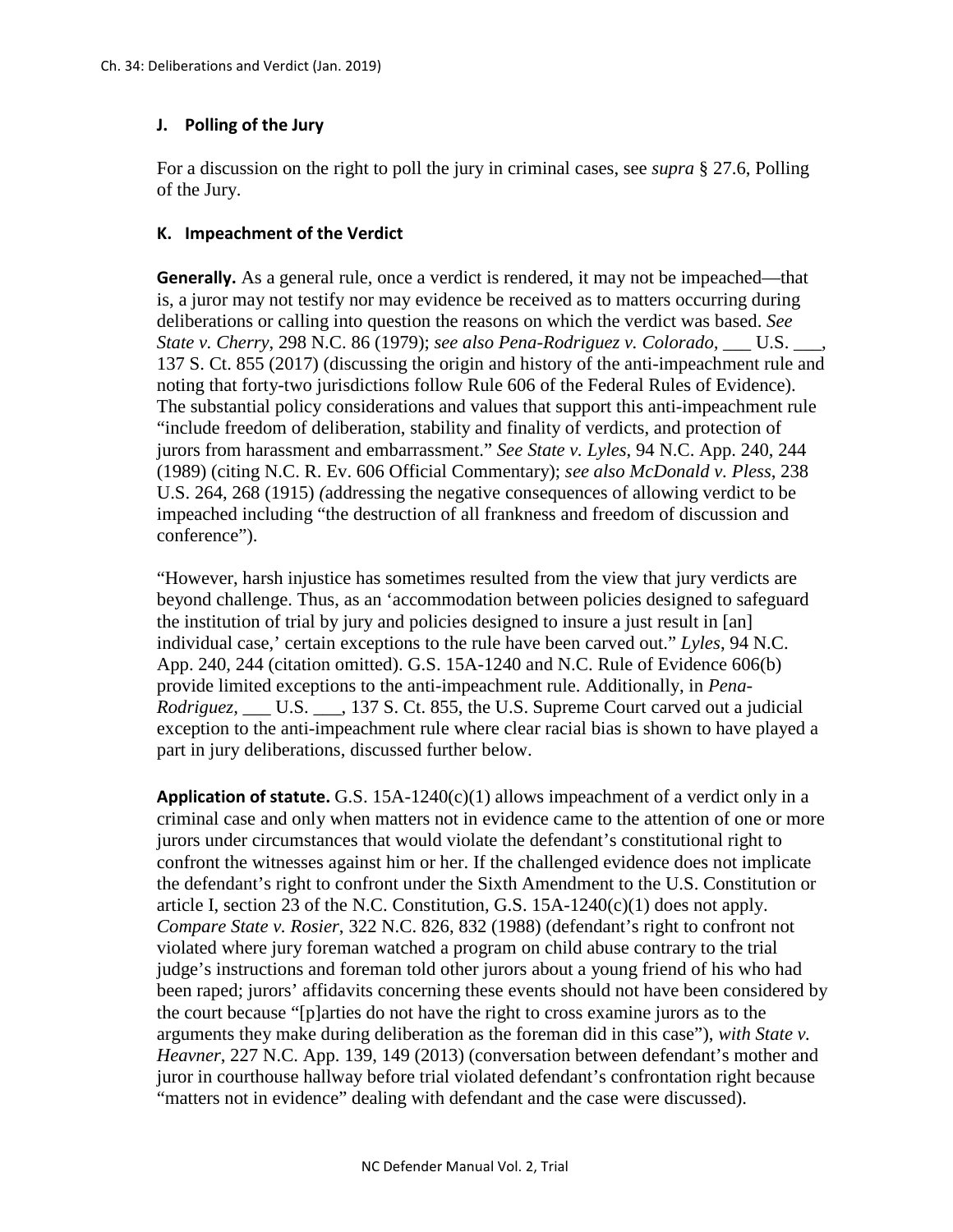Under subsection (c)(2) of G.S. 15A-1240, a verdict may also be impeached after the jury has been dispersed when there is evidence of bribery, intimidation, or attempted bribery or intimidation of a juror.

**Application of rule.** N.C. Rule of Evidence 606(b), which applies in both criminal and civil cases, provides that a juror is competent to testify when the validity of a verdict is challenged, but only on the questions of (1) whether extraneous prejudicial information was improperly brought to the jury's attention or (2) whether any outside influence was improperly brought to bear upon any juror. Jurors can testify as to objective events set out in the above rule but cannot testify as to the subjective effect that the matters had on their verdict. *State v. Lyles*, 94 N.C. App. 240, 244 (1989).

Extraneous information under Rule 606(b) has been interpreted to mean information that reaches a juror without being introduced into evidence and that deals specifically "with the defendant or the case which is being tried." *Compare State v. Rosier*, 322 N.C. 826, 832 (1988) (judge's consideration of jurors' affidavits found improper where the affidavits related that jury foreman watched a program on child abuse contrary to the trial judge's instructions and told jurors about a young friend of his who had been raped because that information was not "extraneous information" within the meaning of Rule 606 since it did not deal with defendant or the case being tried), *with State v. Heavner*, 227 N.C. App. 139, 149 (2013) (conversation between defendant's mother and juror in courthouse hallway about defendant and the case contained "extraneous information" within the meaning of Rule 606(b)).

General information that a juror has gained in his or her day-to-day experiences does not constitute "extraneous information." *Compare State v. Heatwole*, 344 N.C. 1 (1996) (juror's exchange with his professor about violent tendencies of paranoid schizophrenics was not "extraneous information" because it did not deal with defendant or with the case being tried), *with State v. Lyles*, 94 N.C. App. 240 (1989) (testimony by jurors was proper under both Rule 606(b) and G.S. 15A-1240(c)(1) where a juror peeled paper from the bottom of an exhibit during deliberations and uncovered information that implied that defendant had prior criminal involvement and that directly contradicted the defendant's alibi witnesses; jurors' exposure to the information was found to entitle the defendant to a new trial). *See also* 1 KENNETH S. BROUN, BRANDIS & BROUN ON NORTH CAROLINA EVIDENCE § 148, at 550–54 (8th ed. 2018) (discussing the anti-impeachment rule).

**Racial bias exception to the anti-impeachment rule.** In *Pena-Rodriguez v. Colorado*, \_\_\_ U.S. \_\_\_, 137 S. Ct. 855 (2017), the U.S. Supreme Court for the first time recognized a constitutional exception to Fed. R. Evid. 606(b), the federal anti-impeachment rule. The defendant in *Pena-Rodriguez* was convicted of charges stemming from sexual assaults against two teenagers. After the jury was discharged, two jurors revealed that another juror had made anti-Hispanic comments concerning the defendant and his alibi witness. The defendant made a motion for a new trial based on the comments and the trial judge, relying on Colorado's anti-impeachment statute, denied it. The judge's decision was affirmed by the Colorado appellate courts.